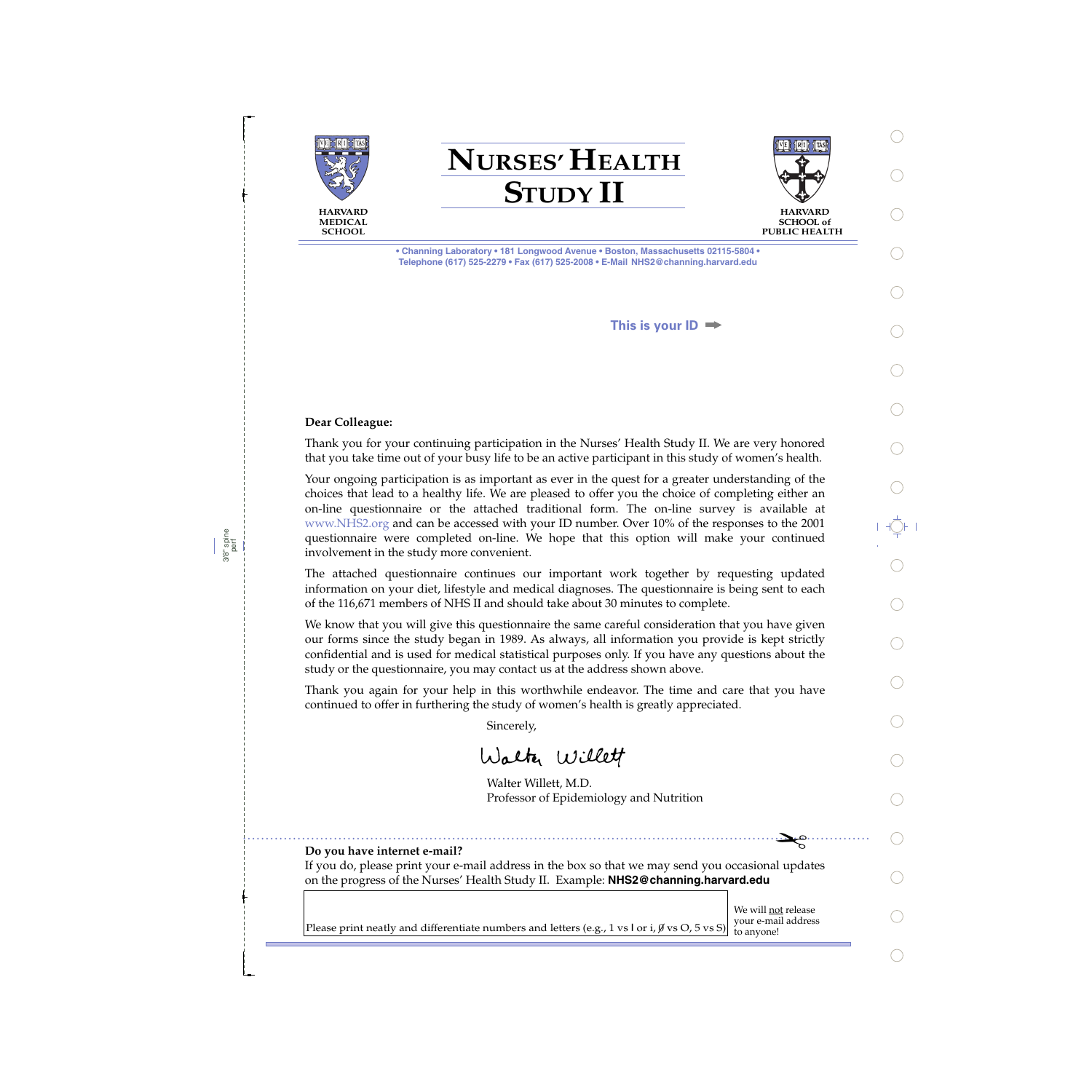# **HARVARD UNIVERSITY NURSES' HEALTH STUDY II**

# **INSTRUCTIONS**

## **INTERNET:**

Go to our website at www.NHS2.org and use your ID number (see front of this page) and your birth date to log in. Follow the instructions on the screen to complete the survey on-line.

## **PAPER FORM:**

Please use an ordinary No. 2 pencil to answer all questions. Fill in the appropriate response circles completely. The form is designed to be read by optical-scanning equipment, so it is important that you keep any write-in responses **within** the spaces provided and erase any incorrect marks completely. If you have comments, please write them on a separate piece of paper.



#### **Mark "Yes" bubble and Year of Diagnosis bubble for each illness you have had diagnosed. EXAMPLE:**

**Before June '01 June 1 2001 May '03 to After June 1 2003 18. <sup>X</sup> Since June 2001, have you had any of these physician-diagnosed illnesses? Leave blank for NO, mark here for YES** YEAR OF DIAGNOSIS **X** Myocardial infarction (heart attack) ■ Angina pectoris Confirmed by angiography? Coronary bypass/angioplasty Stroke (CVA) or TIA No Yes  $\left(\overline{Y}\right)$ **Y**

**Please fill in the circles completely; do not mark this way:**  $\emptyset$   $\emptyset$   $\bigcirc$ 

3/8" spine perf

- **• Please tear off the cover letter (to preserve confidentiality) and return the questionnaire in the enclosed postage–paid envelope.**
- **• If your name and address as printed on this questionnaire are no longer correct or are incomplete, or if you are providing your e-mail address, please make any necessary changes on the letter and return it to us.**
- **• Thank you for completing the 2003 Nurses' Health Study II Questionnaire.**

**Federal research regulations require us to include the following information:** The risk of breach of confidentiality associated with participation in this study is very small. Your choice to participate in this study is completely voluntary and you may decline or withdraw at any time without penalty. You may skip any question you do not wish to answer. You will not receive monetary compensation for participating. If you have any questions regarding your rights as a research participant, you are encouraged to call a representative of the Human Subjects Committee at the Harvard School of Public Health (617-384-5480). There are no direct benefits to you from participating in this study.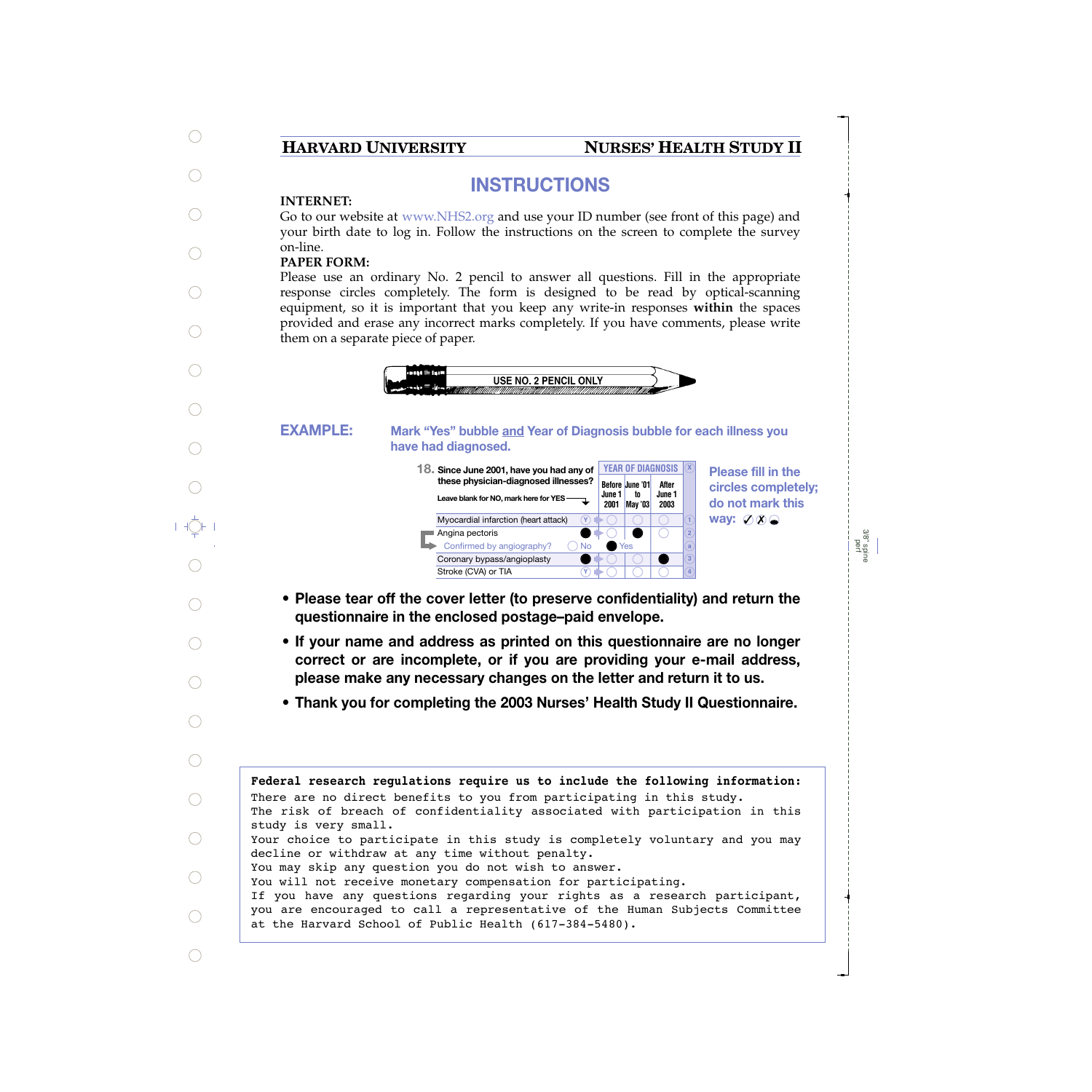| <b>CURRENT</b>                      |                                    |                                                                             |                                                                                                                                     | 2. SINCE JUNE 2001, have you been pregnant? |                                         |                                                               |                                |                                                                     |
|-------------------------------------|------------------------------------|-----------------------------------------------------------------------------|-------------------------------------------------------------------------------------------------------------------------------------|---------------------------------------------|-----------------------------------------|---------------------------------------------------------------|--------------------------------|---------------------------------------------------------------------|
| <b>WEIGHT</b>                       |                                    |                                                                             | a) Are you currently pregnant?                                                                                                      |                                             |                                         |                                                               |                                |                                                                     |
| <b>POUNDS</b>                       |                                    | ( ) No                                                                      | $\bigcirc$ Yes-Continue with Part b, but do NOT fill in a bubble in Part b for your current pregnancy.                              |                                             |                                         |                                                               |                                |                                                                     |
|                                     |                                    |                                                                             | b) For each pregnancy ending after JUNE 1, 2001, fill in a response bubble for the year during                                      |                                             |                                         |                                                               |                                |                                                                     |
|                                     |                                    |                                                                             | which each pregnancy ended.                                                                                                         |                                             | <b>Pregnancies lasting</b>              |                                                               | <b>Pregnancies lasting</b>     |                                                                     |
| $\circledcirc$<br>$^{\copyright}$   | $\left( 0\right)$                  | <b>Calendar Year</b>                                                        |                                                                                                                                     |                                             | <b>6 months or more</b>                 |                                                               | less than 6 months             |                                                                     |
| ⊕<br>$\odot$                        | (1)                                |                                                                             |                                                                                                                                     |                                             |                                         | SINGLE BIRTHS TWINS/TRIPLETS MISCARRIAGES   INDUCED ABORTIONS |                                |                                                                     |
| $\circled{2}$<br>$\circled{2}$      | $\circled{2}$                      | 6/1/01 - 12/31/2001                                                         |                                                                                                                                     |                                             |                                         |                                                               |                                |                                                                     |
| $\circled{3}$<br>$\circled{3}$      | $\circled{3}$                      | 2002                                                                        |                                                                                                                                     |                                             |                                         |                                                               |                                |                                                                     |
| $\circled{4}$<br>$\circled{4}$      | $\circled{4}$                      | 2003                                                                        |                                                                                                                                     |                                             |                                         |                                                               |                                |                                                                     |
| $\circled{5}$<br>$\circled{5}$      | (5)                                | $2004+$                                                                     |                                                                                                                                     |                                             |                                         |                                                               |                                |                                                                     |
| $\circledast$<br>(6)                | (6)                                |                                                                             | 3. Do you CURRENTLY use any of these forms of contraception? (Mark all that apply.)                                                 |                                             |                                         |                                                               |                                |                                                                     |
| $\left( 7\right)$                   | $\left( 7\right)$                  | ) None                                                                      | Oral contraceptive                                                                                                                  |                                             | Condom                                  |                                                               | Diaphragm/Cervical cap         |                                                                     |
| $\circledast$                       | (8)                                | Vasectomy                                                                   | Foam/Jelly/Sponge                                                                                                                   |                                             | Rhythm/NFP                              | ) Nuva Ring                                                   |                                |                                                                     |
| (၅)                                 | $\sqrt{9}$                         | Tubal Ligation                                                              | () Intrauterine Device                                                                                                              |                                             | Depo Provera                            | Ortho Evra Patch                                              | Other                          |                                                                     |
|                                     |                                    |                                                                             | SINCE JUNE 2001, have you used oral contraceptives (OCs)?                                                                           |                                             |                                         |                                                               |                                |                                                                     |
| $()$ Yes $\Rightarrow$              |                                    |                                                                             | a) How many months did you use OCs during the 24-month period between June 2001 and June 2003?                                      |                                             |                                         |                                                               |                                |                                                                     |
| <b>No</b>                           | ( ) 1 month or less                | $() 2 - 4$                                                                  | $\bigcirc$ 5–9 $\bigcirc$ 10–14                                                                                                     | $() 15 - 19$                                | $( ) 20 - 24$ months                    |                                                               |                                |                                                                     |
|                                     |                                    |                                                                             | b) Please indicate the brand and type of OC used longest during this time period. Refer to the OC                                   |                                             |                                         |                                                               |                                |                                                                     |
|                                     |                                    |                                                                             | Brand Code Sheet enclosed with this questionnaire and write the code in this box.                                                   |                                             |                                         |                                                               |                                |                                                                     |
|                                     |                                    |                                                                             | Have your natural menstrual periods ceased PERMANENTLY?                                                                             |                                             |                                         |                                                               |                                |                                                                     |
|                                     |                                    |                                                                             |                                                                                                                                     |                                             |                                         |                                                               |                                |                                                                     |
|                                     | ( ) No: Premenopausal              |                                                                             |                                                                                                                                     |                                             |                                         |                                                               |                                |                                                                     |
|                                     | Yes: No menstrual periods          |                                                                             | ▶a) AGE natural                                                                                                                     | <b>AGE</b>                                  |                                         | $\Rightarrow$ b) For what reason did your periods cease?      |                                |                                                                     |
|                                     | () Yes: Had menopause but now have |                                                                             | <b>periods</b>                                                                                                                      |                                             | Natural                                 | () Surgical                                                   |                                |                                                                     |
|                                     | periods induced by hormones        |                                                                             | ceased:                                                                                                                             |                                             |                                         | Radiation or chemotherapy                                     |                                |                                                                     |
|                                     |                                    |                                                                             | $\bigcirc$ Not sure (e.g., started hormones prior to cessation of periods)                                                          |                                             |                                         |                                                               |                                |                                                                     |
|                                     | Have you had your uterus removed?  |                                                                             | ) No                                                                                                                                | Yes Date of surgery:                        |                                         | Before June 1, 2001                                           | After June 1, 2001             |                                                                     |
|                                     |                                    |                                                                             | Have you ever had either of your ovaries surgically removed?                                                                        |                                             |                                         |                                                               | (1)(2)(3)(4)(5)                |                                                                     |
|                                     |                                    |                                                                             |                                                                                                                                     |                                             |                                         |                                                               |                                |                                                                     |
| <b>No</b>                           |                                    |                                                                             | Yes <b>Now many ovaries do you have remaining?</b>                                                                                  | ( ) None                                    | One                                     |                                                               | (0)(1)(2)(3)(4)(5)(6)(7)(8)(9) |                                                                     |
|                                     |                                    |                                                                             |                                                                                                                                     |                                             |                                         |                                                               |                                |                                                                     |
|                                     |                                    |                                                                             | Since June 2001, have you used Evista (raloxifene) or tamoxifen (Nolvadex)?                                                         |                                             |                                         |                                                               |                                |                                                                     |
| ) No                                |                                    | $\bigcirc$ Yes, Evista $\bigcirc$ Yes, tamoxifen                            |                                                                                                                                     |                                             |                                         |                                                               |                                |                                                                     |
|                                     |                                    |                                                                             | <b>a)</b> IF YES, are you CURRENTLY taking Evista or tamoxifen? $\bigcirc$ No, not currently                                        |                                             |                                         | () Yes, Evista                                                | () Yes, tamoxifen              |                                                                     |
|                                     |                                    |                                                                             | b) How many months have you used EVISTA in the 24 month period between June 2001 and June 2003?                                     |                                             |                                         |                                                               |                                |                                                                     |
|                                     | ◯ Not Used                         |                                                                             | $\bigcirc$ 1-4 months $\bigcirc$ 5-9 $\bigcirc$ 10-14 $\bigcirc$ 15-19 $\bigcirc$ 20-24 months $\bigcirc$ Used only after June 2003 |                                             |                                         |                                                               |                                |                                                                     |
|                                     |                                    |                                                                             | Are you currently using any over-the-counter (e.g., "herbal," "natural" or soy-based) preparations for hormone                      |                                             |                                         |                                                               |                                |                                                                     |
|                                     |                                    |                                                                             | replacement or to treat post-menopausal symptoms? (Do NOT include food sources like tofu, soy milk, etc.)                           |                                             |                                         |                                                               |                                |                                                                     |
| No                                  |                                    |                                                                             | $\bigcirc$ Yes $\longrightarrow$ What type(s)? $\bigcirc$ Soy estrogen products                                                     |                                             |                                         | ◯ Natural progesterone cream or wild yam cream                | Other                          |                                                                     |
|                                     |                                    |                                                                             | Since June 2001, have you used prescription female hormones?                                                                        |                                             |                                         |                                                               |                                | $\bigcirc$ $\bigcirc$ $\bigcirc$ $\bigcirc$ $\bigcirc$ $\bigcirc$   |
| $\bigcap$ Yes $\blacktriangleright$ |                                    |                                                                             | a) How many months did you use hormones since June 2001?                                                                            |                                             |                                         |                                                               |                                | $\left  \left( 1\right) \left( 1\right) \left( 0\right) \right $ (a |
| <b>No</b>                           | $\bigcirc$ 1–4 months              |                                                                             | $\bigcirc$ 5-9 $\bigcirc$ 10-14 $\bigcirc$ 15-19                                                                                    | $\bigcirc$ 20-25                            | $26 - 30$                               | $() 31 - 35$                                                  | $\bigcirc$ 36+ months          | 2) 2) 2                                                             |
|                                     |                                    |                                                                             | b) Are you currently using them (within the last month)?                                                                            | $\bigcirc$ Yes                              |                                         | No If No, skip to Part e.                                     |                                | $\boxed{3}$ $\boxed{3}$ $\boxed{3}$ $\boxed{b}$                     |
|                                     |                                    |                                                                             | c) Mark the type(s) of hormones you are CURRENTLY using:                                                                            |                                             |                                         |                                                               |                                | $\boxed{4}$ $\boxed{4}$ $\boxed{4}$                                 |
|                                     |                                    | <b>Combined:</b> $\bigcirc$ Prempro (Pink)                                  | ◯ Prempro (Blue)                                                                                                                    | $\bigcirc$ Premphase                        |                                         | Combipatch                                                    | D FemHRT                       | $5)$ $(5)$ $(5)$                                                    |
|                                     |                                    | <b>Estrogen:</b> $\bigcirc$ Oral Premarin                                   | Patch Estrogen                                                                                                                      | ◯ Vaginal Estrogen                          |                                         | Ogen                                                          |                                | 6)(6)(6)                                                            |
|                                     |                                    |                                                                             |                                                                                                                                     |                                             |                                         |                                                               |                                |                                                                     |
|                                     |                                    | <b>Estrace</b>                                                              | <b>Estratest</b>                                                                                                                    |                                             | Other Estrogen (specify in box below)   |                                                               |                                | $7)$ $(7)$ $(7)$                                                    |
|                                     |                                    |                                                                             | Progesterone/Progestin: O Provera/Cycrin/MPA O Vaginal O Micronized (e.g., Prometrium)                                              |                                             |                                         |                                                               |                                | $8)$ $(8)$ $(8)$                                                    |
|                                     |                                    |                                                                             | ◯ Other progesterone (Specify type in box below)                                                                                    |                                             |                                         |                                                               |                                | $9)$ $(9)$ $(9)$                                                    |
|                                     |                                    |                                                                             | Other hormones CURRENTLY used, (e.g., tri-est): Specify                                                                             |                                             |                                         |                                                               |                                | $\bigcirc$ $\bigcirc$ $\bigcirc$ $\bigcirc$                         |
|                                     |                                    |                                                                             |                                                                                                                                     |                                             |                                         |                                                               |                                | $\bigcap (1)$                                                       |
|                                     |                                    |                                                                             | d) Since June 2001, how many months have you used the preparation(s) you marked in Part c?                                          |                                             |                                         |                                                               |                                | $2)$ $(2)$ $(2)$                                                    |
|                                     |                                    |                                                                             | $\bigcirc$ 1–4 months $\bigcirc$ 5–9 $\bigcirc$ 10–14 $\bigcirc$ 15–19                                                              | $\bigcirc$ 20-25                            | $\bigcirc$ 26-30<br>$(\ )$              | $31 - 35$                                                     | $\binom{36+1}{2}$ months       | $3)$ $(3)$ $(3)$                                                    |
|                                     |                                    |                                                                             | e) If you used oral conjugated estrogen (e.g., Premarin) what dose did you usually take?                                            |                                             |                                         |                                                               |                                | $\boxed{4}$ $\boxed{4}$ $\boxed{4}$                                 |
|                                     |                                    | $\bigcirc$ .30 mg/day or less                                               | $\bigcirc$ .45 mg/day                                                                                                               | $\bigcirc$ .625 mg/day                      |                                         | $\bigcirc$ .9 mg/day                                          |                                | $\overline{5})$ $\overline{(5)}$ $\overline{(5)}$                   |
|                                     |                                    |                                                                             |                                                                                                                                     |                                             |                                         |                                                               |                                |                                                                     |
|                                     |                                    | $\bigcirc$ 1.25 mg/day or higher                                            | ◯ Unsure                                                                                                                            |                                             | ◯ Did not take oral conjugated estrogen |                                                               |                                | $6)$ $6)$ $6)$                                                      |
|                                     |                                    |                                                                             | f) If you used oral medroxyprogesterone (e.g., Provera, Cycrin), what dose did you usually take?                                    |                                             |                                         |                                                               |                                | 7(7)                                                                |
|                                     |                                    |                                                                             | $\bigcirc$ 2.5 mg or less $\bigcirc$ 5–9 mg $\bigcirc$ 10 mg $\bigcirc$ More than 10 mg $\bigcirc$ Unsure                           |                                             |                                         | ◯ Not used                                                    |                                | $8)$ $(8)$ $(8)$                                                    |
|                                     |                                    |                                                                             | g) What was your pattern of hormone use (Days per Month)?                                                                           |                                             |                                         |                                                               |                                | $\left( 9\right) \left( 9\right) \left( 9\right)$                   |
|                                     | Progesterone:                      | Oral or Patch Estrogen: Days per Month  O Not used<br><b>Days per Month</b> |                                                                                                                                     | $\bigcirc$ <1 day/mo.                       | $\bigcirc$ 1-8 days                     | $9 - 18$<br>$19 - 26$<br>$9 - 18$                             | $27+ days/mol$ .               |                                                                     |

 $\bigcirc$ 

 $\bigcirc$ 

 $\bigcirc$ 

 $\bigcirc$ 

 $\bigcirc$ 

 $\bigcirc$ 

 $\bigcirc$ 

 $\bigcirc$ 

 $\bigcirc$ 

 $\bigcirc$ 

 $\begin{picture}(20,5) \put(0,0){\line(1,0){10}} \put(15,0){\line(1,0){10}} \put(15,0){\line(1,0){10}} \put(15,0){\line(1,0){10}} \put(15,0){\line(1,0){10}} \put(15,0){\line(1,0){10}} \put(15,0){\line(1,0){10}} \put(15,0){\line(1,0){10}} \put(15,0){\line(1,0){10}} \put(15,0){\line(1,0){10}} \put(15,0){\line(1,0){10}} \put(15,0){\line(1,$ 

 $\bigcirc$ 

 $\bigcirc$ 

 $\bigcirc$ 

 $\bigcirc$ 

 $\bigcirc$ 

 $\bigcirc$ 

 $\bigcirc$ 

 $\bigcirc$ 

 $\bigcirc$ 

 $\bigcirc$ 

 $\bigcirc$ 

3/8" spine perf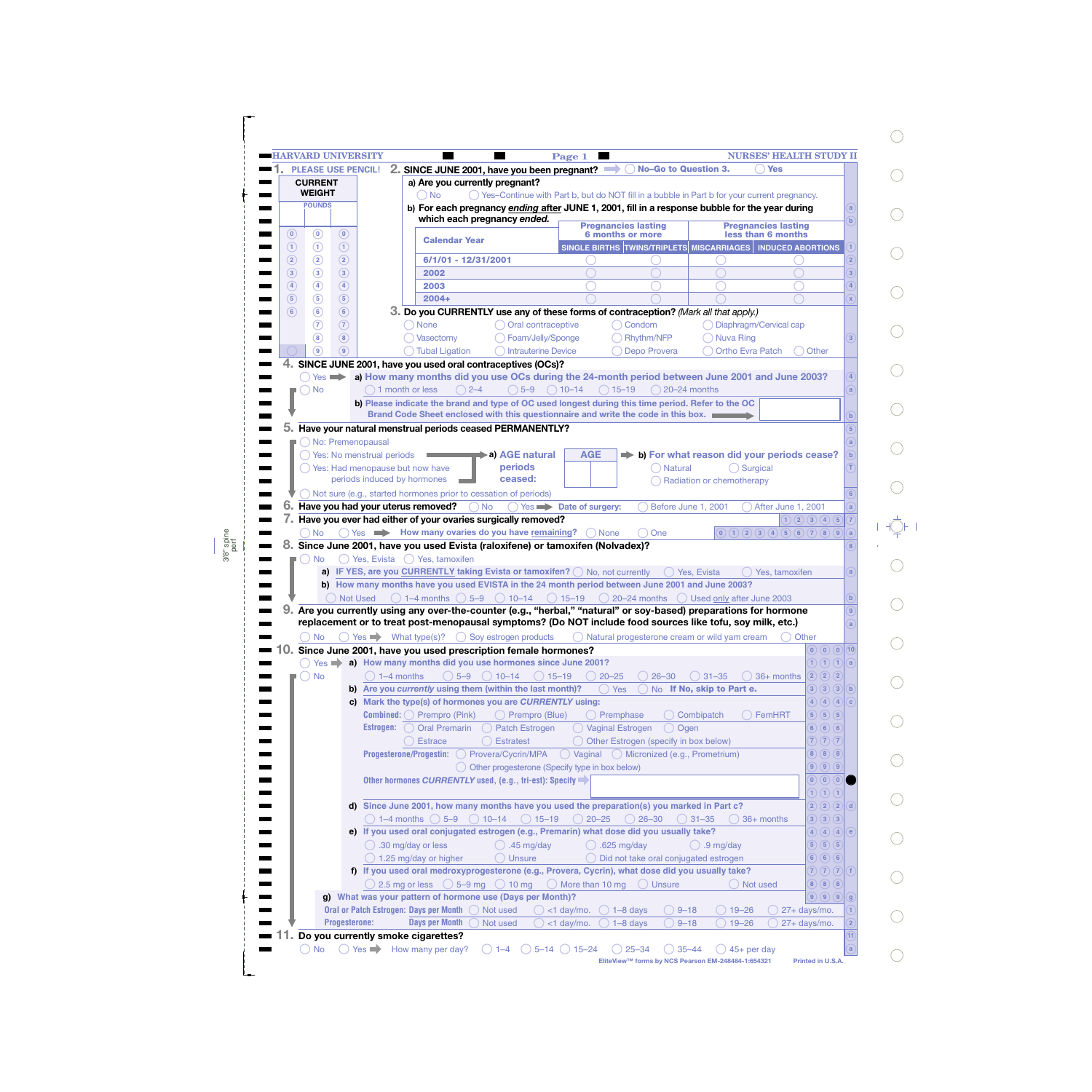| This is your <b>ID</b>                                                                                                      |              |
|-----------------------------------------------------------------------------------------------------------------------------|--------------|
| 12. Since June 2001, have you had:<br>Yes, for<br>Yes, for<br>(If yes, mark all that apply.)<br>screening<br>No<br>symptoms | 12           |
| a) A physical exam?<br>$(\mathsf{N})$<br>Y                                                                                  |              |
| b) Fasting blood sugar?<br>(N)<br>Y.<br>Y.                                                                                  |              |
| c) Colonoscopy?<br><b>No</b><br>Yes                                                                                         |              |
| d) Sigmoidoscopy?<br><b>No</b><br>Yes                                                                                       |              |
| Initial reason(s) you had Colonoscopy/Sigmoidoscopy?                                                                        | $\mathbf{a}$ |
| ◯ Occult fecal blood ◯ Abdominal pain<br>Visible blood                                                                      |              |
| Diarrhea/constipation <a> <a> C<br/> Family history of colon cancer</a></a>                                                 |              |
| Virtual (CT) colonography<br>Barium enema                                                                                   |              |
| Asymptomatic or routine screening<br><b>Prior polyps</b>                                                                    |              |
| 13. During the last 12 months, how often have you                                                                           | 13           |
| leaked or lost control of your urine?                                                                                       | a            |
| <b>Never</b><br>Less than once/month () Once/month                                                                          |              |
| 2-3 times/month<br>About once/week<br>Almost every day                                                                      |              |
| When you lose your urine, how much usually leaks?                                                                           | $\mathbf b$  |
| A few drops<br>$\bigcirc$ Enough to wet your underwear                                                                      |              |
| Enough to wet your outerclothing $\bigcirc$ Enough to wet the floor                                                         |              |
| Regular Medication (mark if used regularly in past 2 years)                                                                 | 14           |
| Acetaminophen (e.g., Tylenol)                                                                                               |              |
| Days/week:<br>$2 - 3$<br>4–5<br>$6+$ days                                                                                   |              |
| Total tabs/wk:<br>$1 - 2$<br>$3 - 5$<br>$6 - 14$<br>$15+$ tab                                                               |              |
| "Baby" or low dose aspirin (100 mg/tablet or less)                                                                          |              |
| Days/week:<br>$2 - 3$<br>$4 - 5$<br>1<br>$6+$ days                                                                          |              |
| Total tabs/wk:<br>$1 - 2$<br>$3 - 5$<br>$6 - 14$<br>$15+$ tab                                                               |              |
| Aspirin or aspirin-containing products (325 mg/tablet or more)                                                              |              |
| Days/week:<br>$2 - 3$<br>$4 - 5$<br>$6+$ days<br>1                                                                          |              |
| Total tabs/wk:<br>$1 - 2$<br>$3 - 5$<br>$6 - 14$<br>$15+$ tab                                                               |              |
| Ibuprofen (e.g., Advil, Motrin, Nuprin)                                                                                     |              |
| Days/week:<br>$2 - 3$<br>$4 - 5$<br>6+ days<br>1                                                                            |              |
| Total tabs/wk:<br>$3 - 5$<br>$15+$ tab<br>$1 - 2$<br>$6 - 14$                                                               |              |
| Celebrex, Vioxx or Bextra (COX-2 inhibitors)                                                                                |              |
| $\bigcirc$ 1 $\bigcirc$ 2–3<br>$\bigcirc$ 4–5<br>Days/week:<br>6+ days                                                      |              |
| Other anti-inflammatory analgesics, 2+ times/week                                                                           |              |
| (e.g., Aleve, Naprosyn, Relafen, Ketoprofen, Anaprox)                                                                       |              |
| Thiazide diuretic<br>Lasix<br>Potassium                                                                                     |              |
| Calcium blocker (e.g., Calan, Procardia, Cardizem)                                                                          |              |
| Beta-blocker (e.g., Inderal, Lopressor, Tenormin, Corgard)                                                                  |              |
| ACE Inhibitors (e.g., Capoten, Vasotec, Zestril)                                                                            |              |
| Other antihypertensive (e.g., losartan, doxazosin)<br>"Statin" (e.g., Zocor, Lipitor, Pravachol, Lovastatin)                |              |
| Steroids taken orally (e.g., Prednisone, Decadron, Medrol)                                                                  |              |
| Insulin<br>Oral hypoglycemic medication                                                                                     |              |
| Zoloft<br>Prozac<br>Paxil<br>Celexa                                                                                         |              |
| Other antidepressants (e.g., Elavil, Tofranil, Pamelor)                                                                     |              |
| Minor tranquilizers (e.g., Valium, Xanax, Ativan, Librium)                                                                  |              |
| H2 blocker (e.g., Zantac, Pepcid) Nexium, Prilosec or Prevacid                                                              |              |
| No regular medication                                                                                                       |              |
| 15. Is this your correct date of birth?                                                                                     |              |
| Yes                                                                                                                         |              |
| If no, please<br>write correct<br>No                                                                                        |              |
| <b>MONTH</b><br>date.<br>DAY                                                                                                | <b>YEAR</b>  |
| 16. In the past two years, have you had two weeks or                                                                        | 16           |
| longer when nearly every day you felt sad, blue or                                                                          |              |
| depressed for most of the day?<br><b>No</b><br>Yes                                                                          |              |
| 17. In the past 10 years, how many times have you donated 17                                                                |              |
|                                                                                                                             |              |

|                                                                                  |                                                                       |        | <b>YEAR OF DIAGNOSIS</b>     | NZ V3                          | 18              |
|----------------------------------------------------------------------------------|-----------------------------------------------------------------------|--------|------------------------------|--------------------------------|-----------------|
| 18. Since June 2001, have you had any of<br>these physician-diagnosed illnesses? |                                                                       | June 1 | <b>Before June '01</b><br>to | After<br>June 1                |                 |
| Leave blank for NO, mark here for YES                                            |                                                                       | 2001   | May '03                      | 2003                           |                 |
| Myocardial infarction (heart attack)                                             | Y)                                                                    |        |                              |                                | 1               |
| Angina pectoris                                                                  | Υ                                                                     |        |                              |                                | $\overline{2}$  |
| Confirmed by angiography?                                                        | No                                                                    |        | Yes                          |                                | a               |
| Coronary bypass/angioplasty                                                      | (Y                                                                    |        |                              |                                | 3               |
| Stroke (CVA) or TIA                                                              | (Y                                                                    |        |                              |                                | 4               |
| Deep vein thrombosis/Pul. embolism                                               | $(\mathsf{Y}% _{T}^{\ast}\mathsf{Y})=\mathsf{Y}_{T}^{\ast}\mathsf{Y}$ |        |                              |                                | 5               |
| Melanoma                                                                         | (Y                                                                    |        |                              |                                | 6               |
| Basal cell skin cancer                                                           | $(\mathsf{Y}% _{T}^{\ast}\mathsf{Y})=\mathsf{Y}_{T}^{\ast}\mathsf{Y}$ |        |                              |                                | 7               |
| Squamous cell skin cancer                                                        | (Y                                                                    |        |                              |                                | 8               |
| Fibrocystic/other benign breast disease                                          | ΩY.                                                                   |        |                              |                                | 9               |
|                                                                                  | No                                                                    |        |                              |                                |                 |
| Confirmed by breast biopsy?                                                      |                                                                       |        | Yes                          |                                | a               |
| Confirmed by aspiration?                                                         | No                                                                    |        | Yes                          |                                | $\mathbf b$     |
| Breast cancer                                                                    |                                                                       |        |                              |                                | 10              |
| Other cancer                                                                     | Υ                                                                     |        |                              |                                | 11              |
| Specify site of                                                                  |                                                                       |        |                              |                                |                 |
| other cancer:                                                                    |                                                                       |        |                              |                                |                 |
| Colon or rectal polyp (benign)                                                   | Y                                                                     |        |                              |                                | 12              |
| Ulcerative colitis/Crohn's                                                       | Y)                                                                    |        |                              |                                | 13              |
| Gastric or duodenal ulcer                                                        | (Y                                                                    |        |                              |                                | 14              |
| Barrett's Esophagus                                                              | <u>Y</u>                                                              |        |                              |                                | 15              |
| ∪ Gallstones                                                                     | Υ                                                                     |        |                              |                                | 16              |
| Did you have symptoms?<br>No                                                     |                                                                       | Yes    |                              |                                | a               |
| How diagnosed?<br>X-ray or ultrasound                                            |                                                                       |        |                              | Other                          | $\mathbf b$     |
|                                                                                  |                                                                       |        |                              |                                |                 |
| Cholecystectomy                                                                  | Υ                                                                     |        |                              |                                | 17              |
| Diabetes mellitus                                                                | Υ                                                                     |        |                              |                                | 18              |
| Elevated cholesterol                                                             | (Y                                                                    |        |                              |                                | 19              |
| High blood pressure                                                              | Υ                                                                     |        |                              |                                | 20 <sub>2</sub> |
| Endometriosis-1st diagnosis                                                      |                                                                       |        |                              |                                | 21              |
| Confirmed by laparoscopy?<br><b>No</b>                                           |                                                                       | Yes    |                              |                                | a               |
| Uterine fibroids-1st diagnosis                                                   |                                                                       |        |                              |                                | 22              |
| Confirmed by pelvic exam?<br>No                                                  |                                                                       | Yes    |                              |                                | a               |
| Confirmed by ultrasound/<br>No<br>hysterectomy?                                  |                                                                       | Yes    |                              |                                | b               |
| Premenstrual syndrome (PMS)                                                      | Υ                                                                     |        |                              |                                | 23              |
| Kidney stones                                                                    | Υ                                                                     |        |                              |                                | 24              |
| Multiple sclerosis                                                               | $(\lambda)$ i                                                         |        |                              |                                | 25              |
| Asthma, doctor diagnosed                                                         | $(\mathsf{Y})$                                                        |        |                              |                                | 26              |
|                                                                                  | $(\mathsf{Y})$                                                        |        |                              |                                |                 |
| Emphysema/Chronic Bronchitis DrDx                                                |                                                                       |        |                              |                                | 27              |
| Pneumonia, x-ray confirmed                                                       | $(\mathsf{Y})$                                                        |        |                              |                                | 28              |
| Graves' Disease/Hyperthyroidism                                                  | $(\mathsf{Y})$                                                        |        |                              |                                | 29              |
| Hypothyroidism                                                                   | (Y                                                                    |        |                              |                                | 30              |
| Thyroid nodule (benign)                                                          | $(\mathsf{Y})$                                                        |        |                              |                                | 31              |
| Gout                                                                             | (Y                                                                    |        |                              |                                | 32 <sup>2</sup> |
| SLE (systemic lupus)                                                             | $(\mathsf{Y})$ I                                                      |        |                              |                                | 33              |
| Rheumatoid arthritis, Doctor Dx                                                  | (Y                                                                    |        |                              |                                | 34              |
| <b>Rheumatoid factor</b><br>negative/unknown                                     |                                                                       |        |                              | positive                       | a               |
| Other arthritis                                                                  | $(\mathsf{Y})$                                                        |        |                              |                                | 35 <sup>°</sup> |
| Depression, clinician Dx                                                         | Υ                                                                     |        |                              |                                | 36              |
| Other major illness or surgery since                                             | <b>Y</b>                                                              |        |                              |                                | 37              |
| <b>June 2001</b>                                                                 |                                                                       |        |                              |                                |                 |
| Please specify:<br>Date:                                                         |                                                                       |        |                              | (0)(1)(2)(3)(4)(5)(6)(7)(8)(9) |                 |
|                                                                                  |                                                                       |        |                              |                                |                 |
|                                                                                  |                                                                       |        |                              | (0)(1)(2)(3)(4)(5)(6)(7)(8)(9) |                 |
|                                                                                  |                                                                       |        |                              | (0)(1)(2)(3)(4)(5)(6)(7)(8)(9) |                 |
| 1)(1)(1)(1)(1)(1)(1)(1)<br><b>FOR OFFICE USE ONLY</b>                            |                                                                       |        | 1)(6)(03)                    | (A)                            |                 |
| CA<br>2)(2)(2)(2)(2)(2)(2)                                                       |                                                                       |        |                              | 2)(7)(04)<br>(B)               |                 |
| 4)(4)(4)(4)(4)(4)(4)<br>(0)(1)(2)(3)(4)(5)(6)(7)(8)(9)                           |                                                                       |        |                              | 3)(8)(05)(C)                   |                 |
|                                                                                  |                                                                       |        |                              |                                |                 |
| 0 (1 (2 ) (3 ) (4 ) (5 ) (6 ) (7 ) (8 ) (9 )<br>8)(8)(8)(8)(8)(8)(8)             |                                                                       |        | $4)$ (9) (11)                |                                |                 |

 $\bigcirc$  $\bigcirc$  $\bigcirc$  $\bigcirc$  $\bigcirc$  $\bigcirc$  $\bigcirc$  $\bigcirc$  $\bigcirc$  $\bigcirc$  $\begin{picture}(20,5) \put(0,0){\line(1,0){155}} \put(15,0){\line(1,0){155}} \put(15,0){\line(1,0){155}} \put(15,0){\line(1,0){155}} \put(15,0){\line(1,0){155}} \put(15,0){\line(1,0){155}} \put(15,0){\line(1,0){155}} \put(15,0){\line(1,0){155}} \put(15,0){\line(1,0){155}} \put(15,0){\line(1,0){155}} \put(15,0){\line(1,0){155}} \put$  $\begin{matrix} 0 \\ 0 \end{matrix}$  $\bigcirc$  $\bigcirc$  $\begin{matrix} 1 & 0 \\ 0 & 0 \\ 0 & 0 \end{matrix}$  $\bigcirc$  $\bigcirc$  $\bigcirc$ 

3/8" spine perf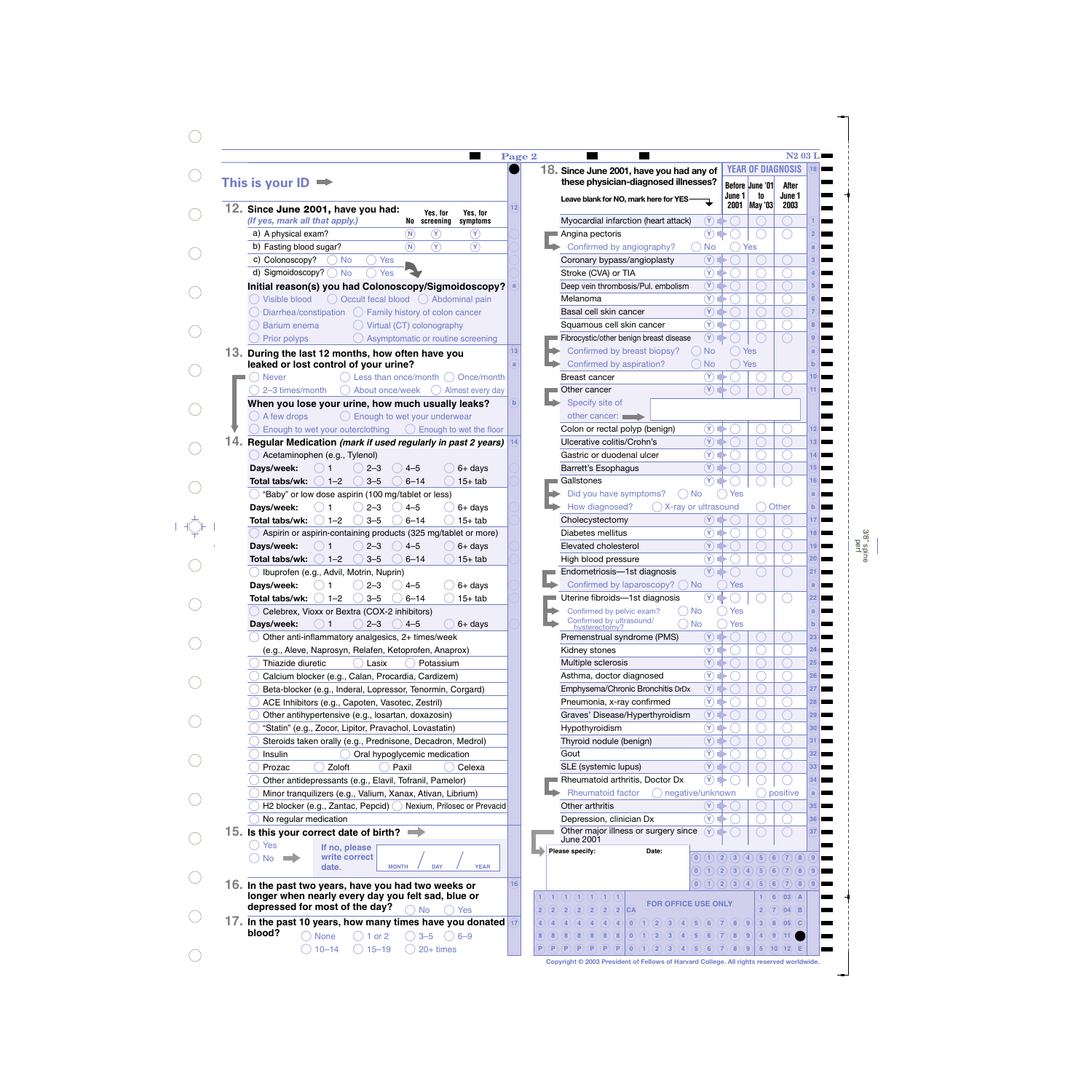| <b>HARVARD UNIVERSITY</b>                                                                                                                                                                                                                                                                                                                                                                                                                                                                                                                                                                                                                                                                                                                                  |                                 |                                     |                    |                                                  | Page 3                                                       |                     |                                                             |                                     |                           |             |                     |                  | NURSES' HEALTH STUDY II              |                                    |
|------------------------------------------------------------------------------------------------------------------------------------------------------------------------------------------------------------------------------------------------------------------------------------------------------------------------------------------------------------------------------------------------------------------------------------------------------------------------------------------------------------------------------------------------------------------------------------------------------------------------------------------------------------------------------------------------------------------------------------------------------------|---------------------------------|-------------------------------------|--------------------|--------------------------------------------------|--------------------------------------------------------------|---------------------|-------------------------------------------------------------|-------------------------------------|---------------------------|-------------|---------------------|------------------|--------------------------------------|------------------------------------|
| 19. Do you currently take a multi-vitamin? (Please report other individual vitamins in Question 20.)                                                                                                                                                                                                                                                                                                                                                                                                                                                                                                                                                                                                                                                       |                                 |                                     |                    |                                                  |                                                              |                     |                                                             |                                     |                           |             |                     |                  |                                      |                                    |
| Yes                                                                                                                                                                                                                                                                                                                                                                                                                                                                                                                                                                                                                                                                                                                                                        |                                 | a) How many do you take per week?   |                    |                                                  | $( ) 2$ or less                                              |                     | $\bigcirc$ 3-5                                              |                                     | $() 6-9$                  |             |                     | $( ) 10$ or more |                                      |                                    |
| <b>No</b>                                                                                                                                                                                                                                                                                                                                                                                                                                                                                                                                                                                                                                                                                                                                                  |                                 |                                     |                    |                                                  | b) What specific brand (or equivalency) do you usually take? |                     |                                                             |                                     |                           |             |                     |                  |                                      |                                    |
|                                                                                                                                                                                                                                                                                                                                                                                                                                                                                                                                                                                                                                                                                                                                                            |                                 | <b>Centrum Silver</b>               | ( ) Centrum        |                                                  | () Theragran M                                               |                     |                                                             |                                     |                           |             |                     |                  |                                      |                                    |
|                                                                                                                                                                                                                                                                                                                                                                                                                                                                                                                                                                                                                                                                                                                                                            |                                 |                                     |                    | One-A-Day Women's () One-A-Day Essential         |                                                              |                     |                                                             |                                     |                           |             |                     |                  |                                      |                                    |
|                                                                                                                                                                                                                                                                                                                                                                                                                                                                                                                                                                                                                                                                                                                                                            |                                 | Shaklee Vita-Lea                    |                    | () Nutrilite Double X                            | $\bigcirc$ Other                                             |                     | Ex: AARP Alphabet II Formula 643 Multivitamins and Minerals |                                     |                           |             |                     |                  |                                      |                                    |
| $20$ , Do you take the following separate preparations? (DO NOT report the contents of multi-vitamins reported above.)                                                                                                                                                                                                                                                                                                                                                                                                                                                                                                                                                                                                                                     |                                 |                                     |                    |                                                  |                                                              |                     |                                                             |                                     |                           |             |                     |                  |                                      |                                    |
| a) Vitamin A<br>$()$ No                                                                                                                                                                                                                                                                                                                                                                                                                                                                                                                                                                                                                                                                                                                                    |                                 | Yes, seasonal only                  | lf.                | <b>Dose</b>                                      | () Less than                                                 | $\bigcirc$ 8.000 to |                                                             |                                     | $( ) 13,000$ to           |             | $( ) 23,000$ IU     |                  | $\Box$                               | Don't                              |
|                                                                                                                                                                                                                                                                                                                                                                                                                                                                                                                                                                                                                                                                                                                                                            |                                 | Yes, most months                    | Yes,               | per day:                                         | 8,000 IU                                                     |                     | 12,000 IU                                                   |                                     | 22,000 IU                 |             | or more             |                  |                                      | know                               |
| b) Vitamin $C \cap N_0$                                                                                                                                                                                                                                                                                                                                                                                                                                                                                                                                                                                                                                                                                                                                    |                                 | Yes, seasonal only                  | lf.                | <b>Dose</b>                                      | Less than                                                    | $(400)$ to          |                                                             |                                     | $\big)$ 750 to            |             | $($ ) 1300 mg.      |                  |                                      | Don't                              |
|                                                                                                                                                                                                                                                                                                                                                                                                                                                                                                                                                                                                                                                                                                                                                            |                                 | Yes, most months                    | Yes,               | per day:                                         | 400 mg.                                                      |                     | 700 mg.                                                     |                                     | 1250 mg.                  |             | or more             |                  |                                      | know                               |
| c) Vitamin $B_6$ $\bigcap$ No                                                                                                                                                                                                                                                                                                                                                                                                                                                                                                                                                                                                                                                                                                                              | Yes:                            |                                     | If Yes,            | <b>Dose</b>                                      | Less than                                                    | 10 to               |                                                             |                                     | 40 to                     |             | 80 mg.              |                  |                                      | Don't                              |
|                                                                                                                                                                                                                                                                                                                                                                                                                                                                                                                                                                                                                                                                                                                                                            |                                 |                                     |                    | per day:                                         | $10 \text{ mg}$ .                                            | 39 mg.              |                                                             |                                     | 79 mg.                    |             | or more             |                  |                                      | know                               |
| d) Vitamin E<br>$()$ No                                                                                                                                                                                                                                                                                                                                                                                                                                                                                                                                                                                                                                                                                                                                    | Yes                             |                                     | If Yes,            | <b>Dose</b>                                      | Less than                                                    | ( ) 100 to          |                                                             |                                     | 300 to                    |             | $\bigcirc$ 600 IU   |                  |                                      | Don't                              |
|                                                                                                                                                                                                                                                                                                                                                                                                                                                                                                                                                                                                                                                                                                                                                            |                                 |                                     |                    | per day:                                         | 100 IU                                                       | <b>250 IU</b>       |                                                             |                                     | 500 IU                    |             | or more             |                  |                                      | know                               |
| e) Calcium<br>◯ No                                                                                                                                                                                                                                                                                                                                                                                                                                                                                                                                                                                                                                                                                                                                         | Yes                             |                                     | If Yes,            | <b>Dose per dav</b>                              | Less than                                                    | 400 to              |                                                             |                                     | 901 to                    |             | 1301 mg.            |                  |                                      | Don't                              |
| (Include elemental Calcium in Tums, etc.)                                                                                                                                                                                                                                                                                                                                                                                                                                                                                                                                                                                                                                                                                                                  |                                 |                                     |                    | (elemental calcium):                             | 400 mg.                                                      |                     | 900 mg.                                                     |                                     | 1300 mg.                  |             | or more             |                  |                                      | know                               |
| f) Vitamin D<br>$\bigcirc$ No                                                                                                                                                                                                                                                                                                                                                                                                                                                                                                                                                                                                                                                                                                                              | Yes                             |                                     | If Yes,            | <b>Dose</b>                                      | Less than                                                    | 300 to              |                                                             |                                     | 600 to                    |             | $\bigcirc$ 1.000 IU |                  |                                      | Don't                              |
| (In calcium supplement or separately)                                                                                                                                                                                                                                                                                                                                                                                                                                                                                                                                                                                                                                                                                                                      |                                 |                                     |                    | per dav:                                         | 300 IU                                                       | 500 IU              |                                                             |                                     | 900 IU                    |             | or more             |                  |                                      | know                               |
| g) Selenium<br><b>No</b>                                                                                                                                                                                                                                                                                                                                                                                                                                                                                                                                                                                                                                                                                                                                   | Yes $\blacksquare$              |                                     | If Yes,            | <b>Dose</b>                                      | Less than                                                    | 80 to               |                                                             |                                     | 140 to                    |             | 260 mcg.            |                  |                                      | Don't                              |
|                                                                                                                                                                                                                                                                                                                                                                                                                                                                                                                                                                                                                                                                                                                                                            |                                 |                                     |                    | per day:                                         | 80 mcg.                                                      |                     | 130 mcg.                                                    |                                     | 250 mcg.                  |             | or more             |                  |                                      | know                               |
| h) Niacin<br>( ) No                                                                                                                                                                                                                                                                                                                                                                                                                                                                                                                                                                                                                                                                                                                                        | Yes                             |                                     | If Yes.            | <b>Dose</b>                                      | Less than                                                    | 50 to               |                                                             |                                     | 400 to                    |             |                     |                  |                                      | Don't                              |
|                                                                                                                                                                                                                                                                                                                                                                                                                                                                                                                                                                                                                                                                                                                                                            |                                 |                                     |                    | per day:                                         | 50 mg.                                                       |                     | 300 mg.                                                     |                                     | 800 mg.                   |             | 900 mg.<br>or more  |                  |                                      | know                               |
| i) Zinc                                                                                                                                                                                                                                                                                                                                                                                                                                                                                                                                                                                                                                                                                                                                                    |                                 |                                     |                    |                                                  |                                                              |                     |                                                             |                                     |                           |             |                     |                  |                                      |                                    |
| <b>No</b>                                                                                                                                                                                                                                                                                                                                                                                                                                                                                                                                                                                                                                                                                                                                                  | Yes                             |                                     | If Yes,            | <b>Dose</b><br>per day:                          | Less than<br>25 mg.                                          | $25$ to<br>74 mg.   |                                                             |                                     | 75 to<br>100 mg.          |             | 101 mg.<br>or more  |                  |                                      | Don't<br>know                      |
|                                                                                                                                                                                                                                                                                                                                                                                                                                                                                                                                                                                                                                                                                                                                                            |                                 |                                     |                    |                                                  |                                                              |                     |                                                             |                                     |                           |             |                     |                  |                                      |                                    |
| Are there<br>other                                                                                                                                                                                                                                                                                                                                                                                                                                                                                                                                                                                                                                                                                                                                         | O Metamucil/Citrucil            |                                     | Lutein             |                                                  | Chromium                                                     |                     | <b>Folic Acid</b>                                           |                                     |                           | <b>DHEA</b> |                     |                  |                                      | Other (Please specify)             |
| supplements                                                                                                                                                                                                                                                                                                                                                                                                                                                                                                                                                                                                                                                                                                                                                | () Cod Liver Oil                |                                     | Magnesium          |                                                  | ) Lecithin                                                   |                     |                                                             | <b>B-Complex</b>                    | $($ )                     | Iron        |                     |                  |                                      |                                    |
| that you take                                                                                                                                                                                                                                                                                                                                                                                                                                                                                                                                                                                                                                                                                                                                              | $()$ Vitamin B <sub>12</sub>    |                                     | Melatonin          |                                                  | Beta-carotene                                                |                     |                                                             | Ginkgo Biloba                       |                           |             |                     |                  |                                      |                                    |
|                                                                                                                                                                                                                                                                                                                                                                                                                                                                                                                                                                                                                                                                                                                                                            |                                 |                                     |                    |                                                  |                                                              |                     |                                                             |                                     |                           |             |                     |                  |                                      |                                    |
|                                                                                                                                                                                                                                                                                                                                                                                                                                                                                                                                                                                                                                                                                                                                                            | () Coenzyme Q10                 |                                     | <b>Fish Oil</b>    |                                                  | Glucosamine                                                  |                     |                                                             |                                     | <b>Garlic Supplements</b> |             |                     |                  |                                      |                                    |
|                                                                                                                                                                                                                                                                                                                                                                                                                                                                                                                                                                                                                                                                                                                                                            | Cinseng                         |                                     | St. John's Wort    |                                                  | Chondroitin                                                  |                     | Lycopene                                                    |                                     |                           |             |                     |                  |                                      |                                    |
| on a regular<br>basis?<br>How many teaspoons of sugar do you add to your beverages or food                                                                                                                                                                                                                                                                                                                                                                                                                                                                                                                                                                                                                                                                 |                                 |                                     |                    |                                                  |                                                              |                     |                                                             |                                     |                           | O(21)       |                     |                  |                                      |                                    |
| each day?                                                                                                                                                                                                                                                                                                                                                                                                                                                                                                                                                                                                                                                                                                                                                  |                                 |                                     |                    |                                                  |                                                              |                     |                                                             |                                     | tsp.                      |             |                     |                  |                                      |                                    |
| What brand and type of cold breakfast                                                                                                                                                                                                                                                                                                                                                                                                                                                                                                                                                                                                                                                                                                                      |                                 |                                     |                    |                                                  | Specify cereal brand & type                                  |                     |                                                             |                                     |                           |             |                     |                  |                                      | (0)(1)(2)(3)(4)(5)(6)(7)(8)(9)     |
| cereal do you usually eat?                                                                                                                                                                                                                                                                                                                                                                                                                                                                                                                                                                                                                                                                                                                                 |                                 |                                     | Don't eat cold     |                                                  |                                                              |                     |                                                             |                                     |                           |             |                     |                  |                                      | (22)(0)(1)(2)(3)(4)(5)(6)(7)(8)(9) |
|                                                                                                                                                                                                                                                                                                                                                                                                                                                                                                                                                                                                                                                                                                                                                            |                                 |                                     | breakfast cereal.  |                                                  |                                                              |                     |                                                             |                                     |                           |             |                     |                  |                                      | (0)(1)(2)(3)(4)(5)(6)(7)(8)(9)     |
|                                                                                                                                                                                                                                                                                                                                                                                                                                                                                                                                                                                                                                                                                                                                                            |                                 |                                     |                    |                                                  |                                                              |                     | What specific brand & type of margarine                     |                                     |                           |             |                     |                  |                                      |                                    |
| () None                                                                                                                                                                                                                                                                                                                                                                                                                                                                                                                                                                                                                                                                                                                                                    | Form? $\subset$<br><b>Stick</b> |                                     | Tub                | Spray                                            |                                                              | Squeeze (liquid)    | (e.g., Blue Bonnet Lower Fat Spread)?                       |                                     |                           |             |                     |                  |                                      |                                    |
|                                                                                                                                                                                                                                                                                                                                                                                                                                                                                                                                                                                                                                                                                                                                                            | Rea                             |                                     |                    |                                                  | <b>Nonfat</b>                                                |                     |                                                             |                                     |                           |             |                     |                  |                                      |                                    |
|                                                                                                                                                                                                                                                                                                                                                                                                                                                                                                                                                                                                                                                                                                                                                            | Type?                           |                                     | Light              | <b>Extra Light</b>                               |                                                              |                     |                                                             |                                     |                           |             |                     |                  |                                      |                                    |
| For each food listed, fill in the circle indicating how often                                                                                                                                                                                                                                                                                                                                                                                                                                                                                                                                                                                                                                                                                              |                                 |                                     |                    |                                                  |                                                              |                     |                                                             |                                     |                           |             |                     |                  |                                      |                                    |
| on average you have used the amount specified during                                                                                                                                                                                                                                                                                                                                                                                                                                                                                                                                                                                                                                                                                                       |                                 |                                     |                    |                                                  |                                                              |                     | <b>AVERAGE USE LAST YEAR</b>                                |                                     |                           |             |                     |                  |                                      |                                    |
| the past year.                                                                                                                                                                                                                                                                                                                                                                                                                                                                                                                                                                                                                                                                                                                                             |                                 |                                     |                    |                                                  |                                                              | Never, or less than | $1-3$ per<br>month                                          | 1 per<br>week                       | $2-4$ per 5-6 per<br>week |             |                     | $2 - 3$          | $4 - 5$                              | $6+$                               |
|                                                                                                                                                                                                                                                                                                                                                                                                                                                                                                                                                                                                                                                                                                                                                            |                                 |                                     | <b>DAIRY FOODS</b> |                                                  |                                                              | once per month      |                                                             |                                     |                           |             |                     |                  | week per day per day per day per day |                                    |
|                                                                                                                                                                                                                                                                                                                                                                                                                                                                                                                                                                                                                                                                                                                                                            |                                 |                                     |                    | Skim milk                                        |                                                              |                     |                                                             | $\left(\mathsf{W}\right)$           |                           |             | $^\copyright$       |                  |                                      |                                    |
|                                                                                                                                                                                                                                                                                                                                                                                                                                                                                                                                                                                                                                                                                                                                                            |                                 | Milk (8 oz. glass)                  |                    | 1 or 2 % milk                                    |                                                              |                     |                                                             | $\omega$                            |                           |             | $\circledcirc$      |                  |                                      |                                    |
| s<br>M                                                                                                                                                                                                                                                                                                                                                                                                                                                                                                                                                                                                                                                                                                                                                     |                                 |                                     |                    | Whole milk                                       |                                                              |                     |                                                             | $\circledR$                         |                           |             | $\circledcirc$      |                  |                                      |                                    |
| $\left( \mathbf{0}\right)$ $\left( \mathbf{0}\right)$<br>$\left( \mathbf{0}\right) \left( \mathbf{0}\right) \left( \mathbf{0}\right)$                                                                                                                                                                                                                                                                                                                                                                                                                                                                                                                                                                                                                      |                                 |                                     |                    | Soy milk                                         |                                                              |                     |                                                             | $\left(\widehat{\mathsf{W}}\right)$ |                           |             | $\circledcirc$      |                  |                                      |                                    |
| (1)(1)<br>(1)(1)<br>(1)(1)(1)                                                                                                                                                                                                                                                                                                                                                                                                                                                                                                                                                                                                                                                                                                                              |                                 |                                     |                    |                                                  | Cream, e.g., coffee, whipped or sour cream (1 Tbs)           |                     |                                                             | $\circledR$                         |                           |             | $\circledcirc$      |                  |                                      |                                    |
| (2)(2)<br>(2)(2)(2)<br>(2)<br>(2)                                                                                                                                                                                                                                                                                                                                                                                                                                                                                                                                                                                                                                                                                                                          |                                 | Non-dairy coffee whitener (1 Tbs)   |                    |                                                  |                                                              |                     |                                                             | $\left(\widehat{\mathsf{W}}\right)$ |                           |             | $\circledcirc$      |                  |                                      |                                    |
| $\left( 3\right)$<br>(3)(3)<br>$\left( 3\right)$<br>(3)(3)(3)                                                                                                                                                                                                                                                                                                                                                                                                                                                                                                                                                                                                                                                                                              |                                 |                                     |                    |                                                  | Frozen yogurt, sherbet or non-fat ice cream (1 cup)          |                     |                                                             | $\circledR$                         |                           |             | $\circledcirc$      |                  |                                      |                                    |
| $\left(4\right)\left(4\right)$<br>(4)<br>(4)(4)(4)<br>(4)                                                                                                                                                                                                                                                                                                                                                                                                                                                                                                                                                                                                                                                                                                  |                                 | Regular ice cream (1 cup)           |                    |                                                  |                                                              |                     |                                                             | $\omega$                            |                           |             | $\circledcirc$      |                  |                                      |                                    |
| (5)(5)<br>(5)<br>(5)<br>(5)(5)(5)                                                                                                                                                                                                                                                                                                                                                                                                                                                                                                                                                                                                                                                                                                                          |                                 |                                     |                    | Artificially sweetened or plain (1 cup)          |                                                              |                     |                                                             | $\circledR$                         |                           |             | $\circledcirc$      |                  |                                      |                                    |
| (6)(6)<br>(6)(6)(6)<br>(6)<br>(6)                                                                                                                                                                                                                                                                                                                                                                                                                                                                                                                                                                                                                                                                                                                          | Yogurt                          |                                     |                    |                                                  | Sweetened-with fruit or other flavoring (1 cup)              |                     |                                                             | $\circled{w}$                       |                           |             | $\circled{D}$       |                  |                                      |                                    |
| (7)(7)<br>(7)(7)<br>(7)(7)(7)                                                                                                                                                                                                                                                                                                                                                                                                                                                                                                                                                                                                                                                                                                                              |                                 |                                     |                    | Margarine (pat), added to food or bread; exclude |                                                              |                     |                                                             |                                     |                           |             |                     |                  |                                      |                                    |
|                                                                                                                                                                                                                                                                                                                                                                                                                                                                                                                                                                                                                                                                                                                                                            |                                 | use in cooking                      |                    |                                                  |                                                              |                     |                                                             |                                     |                           |             |                     |                  |                                      |                                    |
| (8)(8)(8)<br>(8)(8)(8)<br>(8)                                                                                                                                                                                                                                                                                                                                                                                                                                                                                                                                                                                                                                                                                                                              |                                 |                                     |                    |                                                  |                                                              |                     |                                                             | $\circled{w}$                       |                           |             | $\circledcirc$      |                  |                                      |                                    |
| 23. What form of margarine do you usually use?<br>24.<br>(0)(1)(2)(3)(4)(9)<br>$\left( 0\right) \left( 0\right)$<br>$\overline{2}$<br>3<br>$5\phantom{.0}$<br>$6\phantom{a}$<br>8<br>$\left( \left. \begin{matrix} 9 \end{matrix} \right) \left( \left. \begin{matrix} 9 \end{matrix} \right) \left( \begin{matrix} 9 \end{matrix} \right) \left( \begin{matrix} 9 \end{matrix} \right) \left( \begin{matrix} 9 \end{matrix} \right) \left( \begin{matrix} 9 \end{matrix} \right) \left( \begin{matrix} 9 \end{matrix} \right) \left( \begin{matrix} 9 \end{matrix} \right) \left( \begin{matrix} 9 \end{matrix} \right) \left( \begin{matrix} 9 \end{matrix} \right) \left( \begin{matrix} 9 \end{matrix} \right) \left( \begin{matrix} 9 \end{matrix} \$ |                                 |                                     |                    | Butter (pat), added to food or bread; exclude    |                                                              |                     |                                                             |                                     |                           |             |                     |                  |                                      |                                    |
|                                                                                                                                                                                                                                                                                                                                                                                                                                                                                                                                                                                                                                                                                                                                                            |                                 | use in cooking                      |                    |                                                  |                                                              |                     |                                                             | $\circledR$                         |                           |             | $\circled{D}$       |                  |                                      |                                    |
| $1)$ $1)$ $1)$ $1)$ $1)$ $1)$ $1)$                                                                                                                                                                                                                                                                                                                                                                                                                                                                                                                                                                                                                                                                                                                         |                                 | Cottage or ricotta cheese (1/2 cup) |                    |                                                  |                                                              |                     |                                                             | $\circledR$                         |                           |             | $\circledcirc$      |                  |                                      |                                    |
| (2)(2)(2)(2)(2)(2)(2)                                                                                                                                                                                                                                                                                                                                                                                                                                                                                                                                                                                                                                                                                                                                      |                                 | Cream cheese (1 oz.)                |                    |                                                  |                                                              |                     |                                                             | $\omega$                            |                           |             | $\circled{D}$       |                  |                                      |                                    |
| (4)(4)(4)(4)(4)(4)(4)                                                                                                                                                                                                                                                                                                                                                                                                                                                                                                                                                                                                                                                                                                                                      |                                 |                                     |                    |                                                  | Other cheese, e.g., American, cheddar, etc., plain or        |                     |                                                             |                                     |                           |             |                     |                  |                                      |                                    |
| (8)(8)(8)(8)(8)(8)(8)                                                                                                                                                                                                                                                                                                                                                                                                                                                                                                                                                                                                                                                                                                                                      |                                 |                                     |                    | as part of a dish (1 slice or 1 oz. serving)     |                                                              |                     |                                                             | $\binom{1}{N}$                      |                           |             | $\circledcirc$      |                  |                                      |                                    |

 $\bigcirc$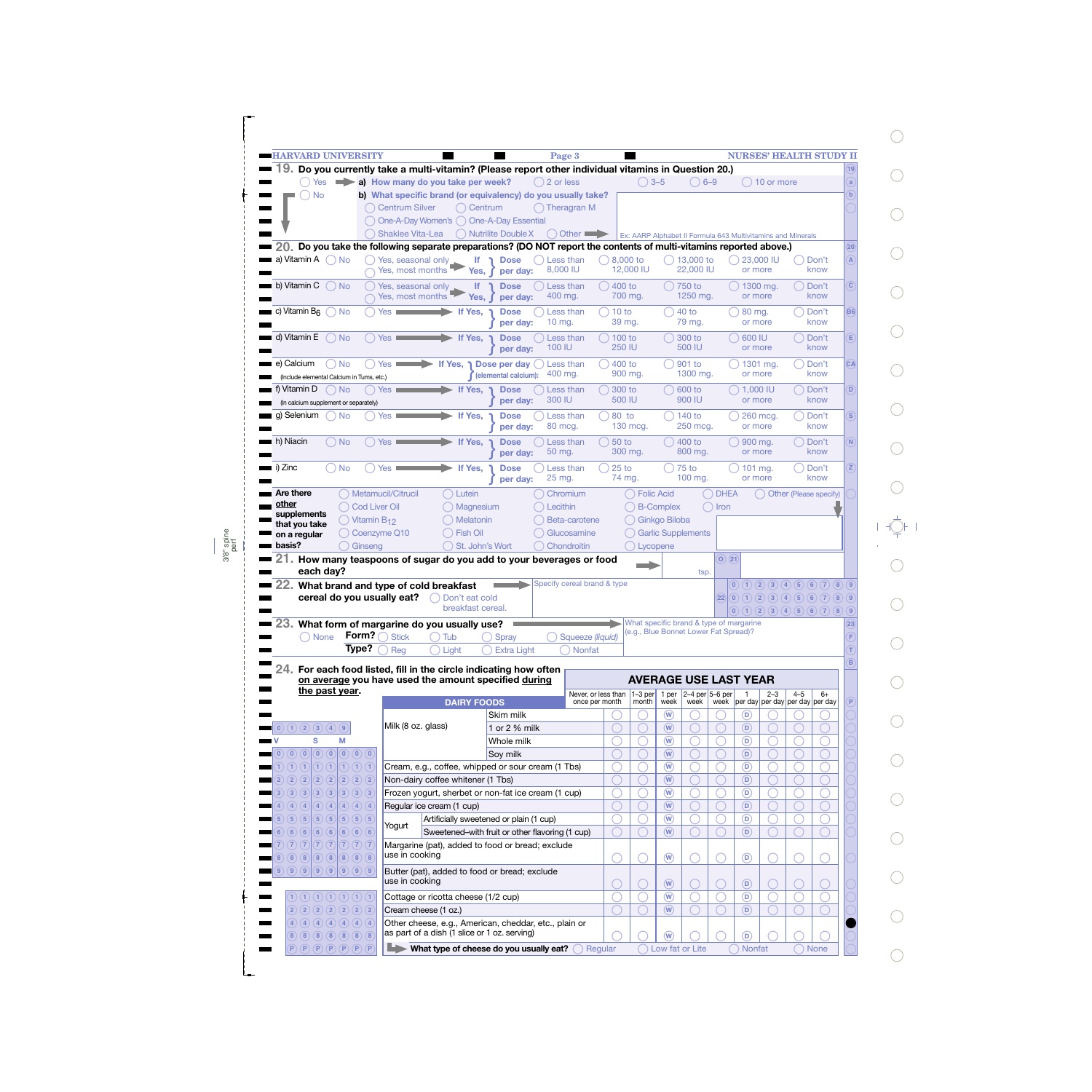| you have used the amount specified during the past year.                                             | 24. For each food listed, fill in the circle indicating how often on average | Never, or less<br>than once              | $1 - 3$<br>per | $\mathbf{1}$<br>per                 | $2 - 4$<br>per | $5 - 6$<br>per | $\mathbf{1}$<br>per        | $2 - 3$<br>per | $4 - 5$<br>per | $6+$<br>per |
|------------------------------------------------------------------------------------------------------|------------------------------------------------------------------------------|------------------------------------------|----------------|-------------------------------------|----------------|----------------|----------------------------|----------------|----------------|-------------|
| <b>FRUITS</b>                                                                                        |                                                                              | per month                                | month          | week                                | week           | week           | day                        | day            | day            | day         |
| Please try to<br>Raisins (1 oz. or small pack)                                                       |                                                                              |                                          |                | (W)                                 |                |                | $\overline{(\mathsf{D})}$  |                |                |             |
| Grapes (1 cup)                                                                                       |                                                                              |                                          |                | $\widehat{(\mathsf{W})}$            |                |                | $\sqrt{D}$                 |                |                |             |
| Prunes (7 prunes or 1/2 cup)                                                                         |                                                                              |                                          |                | $\left(\widehat{\mathsf{W}}\right)$ |                |                | $\sqrt{D}$                 |                |                |             |
| Prune juice (glass)                                                                                  |                                                                              |                                          |                | $\widehat{(\mathsf{W})}$            |                |                | $\circ$                    |                |                |             |
| Bananas (1)                                                                                          |                                                                              |                                          |                | $\left(\widehat{\mathsf{W}}\right)$ |                |                | $\sqrt{D}$                 |                |                |             |
| For example, if<br>Cantaloupe (1/4 melon)<br>a food such as<br>Applesauce (1/2 cup)<br>cantaloupe is |                                                                              |                                          |                | $\widehat{(\mathsf{W})}$            |                |                | $\sqrt{D}$                 |                |                |             |
|                                                                                                      |                                                                              |                                          |                | $\left(\widehat{\mathsf{W}}\right)$ |                |                | $\sqrt{D}$                 |                |                |             |
| Fresh apples or pears (1)                                                                            |                                                                              |                                          |                | $\widehat{(\mathsf{W})}$            |                |                | $\circ$                    |                |                |             |
| Apple juice or cider (glass)                                                                         |                                                                              |                                          |                | $\left(\widehat{\mathsf{W}}\right)$ |                |                | $\sqrt{D}$                 |                |                |             |
| Oranges (1)                                                                                          |                                                                              |                                          |                | $\widehat{(\mathsf{W})}$            |                |                | $\circ$                    |                |                |             |
|                                                                                                      | Calcium fortified                                                            |                                          |                | $\left(\widehat{\mathsf{W}}\right)$ |                |                | $\sqrt{D}$                 |                |                |             |
| Orange juice (glass)                                                                                 | Regular (not fortified)                                                      |                                          |                | $\widehat{(\mathsf{W})}$            |                |                | $\circ$                    |                |                |             |
| Grapefruit (1/2) or grapefruit juice (glass)                                                         |                                                                              |                                          |                | $\left(\widehat{\mathsf{W}}\right)$ |                |                | $\sqrt{D}$                 |                |                |             |
|                                                                                                      |                                                                              |                                          |                | $\widehat{(\mathsf{W})}$            |                |                | $\circ$                    |                |                |             |
| Other fruit juices (glass)                                                                           |                                                                              |                                          |                | $\left(\widehat{\mathsf{W}}\right)$ |                |                | $\sqrt{D}$                 |                |                |             |
| Strawberries, fresh, frozen or canned (1/2 cup)                                                      |                                                                              |                                          |                |                                     |                |                |                            |                |                |             |
| Blueberries, fresh, frozen or canned (1/2 cup)                                                       |                                                                              |                                          |                | $\widehat{(\mathsf{W})}$            |                |                | $\circ$                    |                |                |             |
|                                                                                                      | Peaches, apricots or plums (1 fresh, or 1/2 cup canned)                      |                                          | $1 - 3$        | $\left(\widehat{\mathsf{W}}\right)$ | $2 - 4$        | $5 - 6$        | $\sqrt{D}$<br>$\mathbf{1}$ | $2 - 3$        | $4 - 5$        | $6+$        |
| <b>VEGETABLES</b>                                                                                    |                                                                              | Never, or less<br>than once<br>per month | per<br>month   | $\mathbf{1}$<br>per<br>week         | per<br>week    | per<br>week    | per<br>day                 | per<br>day     | per<br>day     | per<br>day  |
| Tomatoes (3 slices or 1/2 small tomato)                                                              |                                                                              |                                          |                | (w)                                 |                |                | $\overline{(\mathsf{D})}$  |                |                |             |
| Tomato or V-8 juice (small glass)                                                                    |                                                                              |                                          |                | $\widehat{(\mathsf{W})}$            |                |                | $\circ$                    |                |                |             |
| Tomato sauce (1/2 cup) e.g., spaghetti sauce                                                         |                                                                              |                                          |                | $\left(\widehat{\mathsf{W}}\right)$ |                |                | $\sqrt{D}$                 |                |                |             |
| Salsa, picante or taco sauce (1/4 cup)                                                               |                                                                              |                                          |                | $\widehat{(\mathsf{W})}$            |                |                | $\circ$                    |                |                |             |
| Tofu, soy burger or other soy protein                                                                |                                                                              |                                          |                | $\left(\widehat{\mathsf{W}}\right)$ |                |                | $\sqrt{D}$                 |                |                |             |
| String beans (1/2 cup)                                                                               |                                                                              |                                          |                | $\widehat{(\mathsf{W})}$            |                |                | $\circ$                    |                |                |             |
| Beans or lentils, baked or dried (1/2 cup)                                                           |                                                                              |                                          |                | $\left(\widehat{\mathsf{W}}\right)$ |                |                | $\sqrt{D}$                 |                |                |             |
|                                                                                                      |                                                                              |                                          |                | $\circledR$                         |                |                |                            |                |                |             |
| Peas or lima beans (1/2 cup fresh, frozen, canned)                                                   |                                                                              |                                          |                |                                     |                |                | $\circ$                    |                |                |             |
| Broccoli (1/2 cup)                                                                                   |                                                                              |                                          |                | $\left(\widehat{\mathsf{W}}\right)$ |                |                | $\sqrt{D}$                 |                |                |             |
| Cauliflower (1/2 cup)                                                                                |                                                                              |                                          |                | $\widehat{(\mathsf{W})}$            |                |                | $\circ$                    |                |                |             |
| Cabbage or coleslaw (1/2 cup)                                                                        |                                                                              |                                          |                | $\left(\widehat{\mathsf{W}}\right)$ |                |                | $\sqrt{D}$                 |                |                |             |
| Brussels sprouts (1/2 cup)                                                                           |                                                                              |                                          |                | $\circledR$                         |                |                | $\circ$                    |                |                |             |
| Carrots, raw (1/2 carrot or 2-4 sticks)                                                              |                                                                              |                                          |                | $\left(\widehat{\mathsf{W}}\right)$ |                |                | $\sqrt{D}$                 |                |                |             |
| Carrots, cooked (1/2 cup) or carrot juice (2-3 oz.)                                                  |                                                                              |                                          |                | $\circledast$                       |                |                | டு                         |                |                |             |
| Corn (1 ear or 1/2 cup frozen or canned)                                                             |                                                                              |                                          |                | (w)                                 |                |                | $\left(\mathsf{D}\right)$  |                |                |             |
| Mixed vegetables, stir-fry, vegetable soup (1/2 cup)                                                 |                                                                              |                                          |                | (w)                                 |                |                | $\circledcirc$             |                |                |             |
| Yams or sweet potatoes (1/2 cup)                                                                     |                                                                              |                                          |                | (W)                                 |                |                | $\left( \mathsf{D}\right)$ |                |                |             |
| Dark orange (winter) squash (1/2 cup)                                                                |                                                                              |                                          |                | $\left(\overline{W}\right)$         |                |                | $\circledcirc$             |                |                |             |
| Eggplant, zucchini or other summer squash (1/2 cup)                                                  |                                                                              |                                          |                | (W)                                 |                |                | $\left( \mathsf{D}\right)$ |                |                |             |
| Kale, mustard greens or chard (1/2 cup)                                                              |                                                                              |                                          |                | $\left(\mathsf{w}\right)$           |                |                | $\left( $                  |                |                |             |
| Spinach, cooked (1/2 cup)                                                                            |                                                                              |                                          |                | (W)                                 |                |                | $\left( \mathsf{D}\right)$ |                |                |             |
| Spinach, raw as in salad (serving)                                                                   |                                                                              |                                          |                | $\left(\overline{W}\right)$         |                |                | $\left( $                  |                |                |             |
| Iceberg or head lettuce (serving)                                                                    |                                                                              |                                          |                | $(w)$                               |                |                | $\left( \mathsf{D}\right)$ |                |                |             |
| Romaine or leaf lettuce (serving)                                                                    |                                                                              |                                          |                | $\left(\mathsf{w}\right)$           |                |                | $\left( $                  |                |                |             |
| Celery (4" stick)                                                                                    |                                                                              |                                          |                | $(w)$                               |                |                | $\left( \mathsf{D}\right)$ |                |                |             |
| Green or red peppers (3 slices or 1/4 pepper)                                                        |                                                                              |                                          |                | $\left(\overline{W}\right)$         |                |                | $\left( $                  |                |                |             |
|                                                                                                      |                                                                              |                                          |                | (W)                                 |                |                | $\left( \mathsf{D}\right)$ |                |                |             |
|                                                                                                      | Onions as a garnish or in salad (1 slice)                                    |                                          |                |                                     |                |                |                            |                |                |             |
| Onions as a vegetable, rings or soup (1 onion)                                                       |                                                                              |                                          |                | $\left(\mathsf{W}\right)$           |                |                | $\overline{(\mathsf{D})}$  |                |                |             |
|                                                                                                      |                                                                              | Never, or less<br>than once              | $1 - 3$<br>per | 1<br>per                            | $2 - 4$<br>per | $5 - 6$<br>per | $\mathbf{1}$<br>per        | $2 - 3$<br>per | $4 - 5$<br>per | 6+<br>per   |
| EGGS, MEAT, ETC.                                                                                     |                                                                              | per month                                | month          | week                                | week           | week           | day                        | day            | day            | day         |
| Egg Beaters or egg whites only (1/4 cup or 1 egg)                                                    |                                                                              |                                          |                | (W)                                 |                |                | (D)                        |                |                |             |
| Eggs including yolk (1)                                                                              |                                                                              |                                          |                | $\omega$                            |                |                | $\circledcirc$             |                |                |             |
| Beef or pork hot dogs (1)                                                                            |                                                                              |                                          |                | $(w)$                               |                |                | $\left( \mathsf{D}\right)$ |                |                |             |
| Chicken or turkey hot dogs (1)                                                                       |                                                                              |                                          |                | $\left(\mathsf{w}\right)$           |                |                | $\circledcirc$             |                |                |             |
|                                                                                                      | Chicken/Turkey sandwich or frozen dinner                                     |                                          |                | $\left(\mathbf{W}\right)$           |                |                | $\sqrt{D}$                 |                |                |             |

**W W W**

 $\bigcirc$ 

 $\bigcirc$ 

◯

 $\bigcirc$ 

0

**D D D**

C

0

○

 $\bigcirc$ 

C

Other chicken or turkey, with skin (3 oz.) Other chicken or turkey, without skin (3 oz.)

Bacon (2 slices)

 $\bigcirc$ 

 $\bigcirc$ 

 $\bigcirc$ 

 $\bigcirc$ 

 $\bigcirc$ 

3/8" spine perf

┝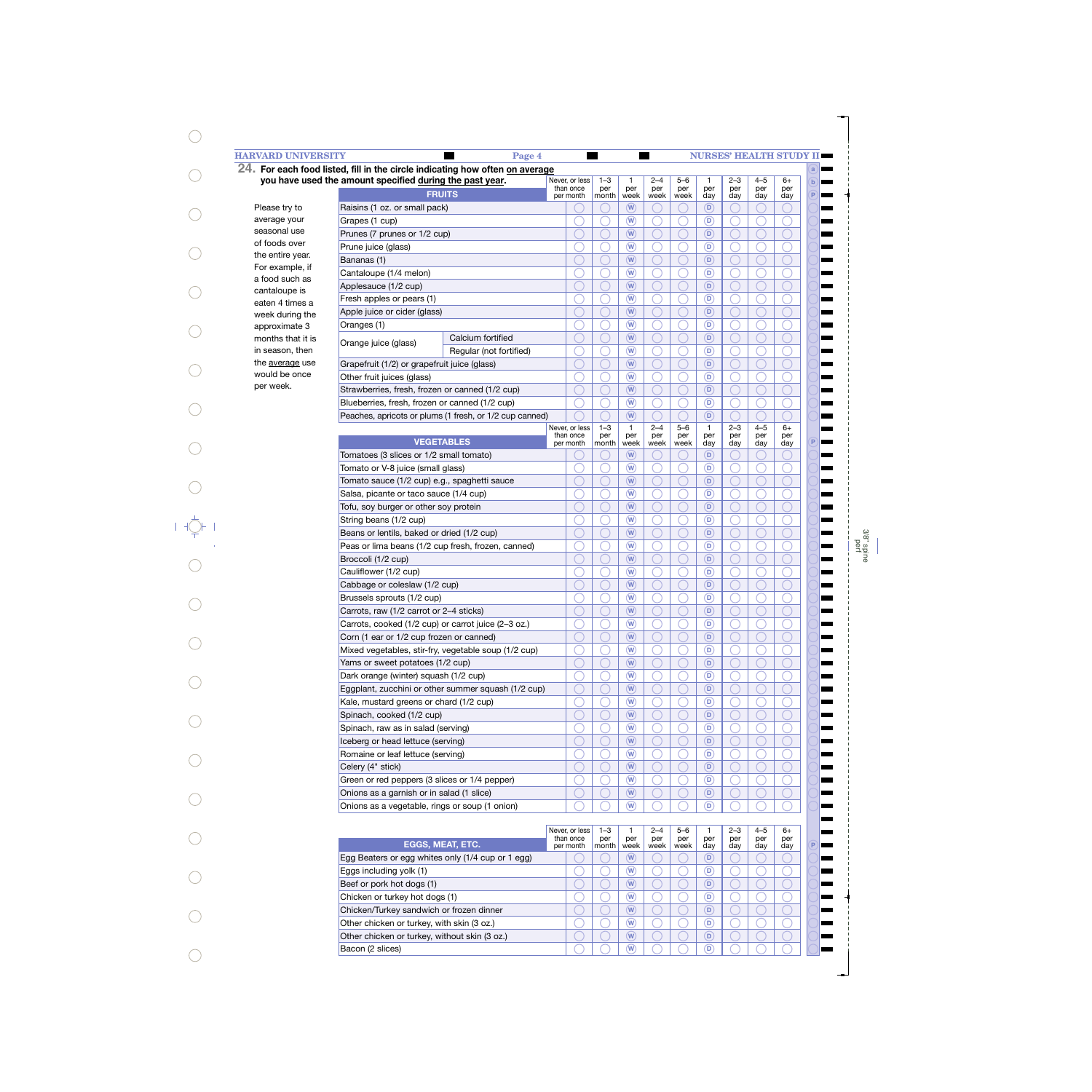|                                                        |                           |                               | 24. For each food listed, fill in the circle indicating how often on average<br>you have used the amount specified during the past year. | Never, or less              | $1 - 3$      | $\mathbf{1}$                  | $2 - 4$     | $5 - 6$     | $\mathbf{1}$                      | $2 - 3$    | $4 - 5$    | $6+$        |                  |
|--------------------------------------------------------|---------------------------|-------------------------------|------------------------------------------------------------------------------------------------------------------------------------------|-----------------------------|--------------|-------------------------------|-------------|-------------|-----------------------------------|------------|------------|-------------|------------------|
|                                                        |                           |                               | EGGS, MEAT, ETC.                                                                                                                         | than once<br>per month      | per<br>month | per<br>week                   | per         | per         | per                               | per        | per        | per         | $\mathbf b$<br>P |
|                                                        |                           |                               | Salami, bologna, or other processed meat sandwiches                                                                                      |                             |              | (W)                           | week        | week        | day<br>$\left( \mathsf{D}\right)$ | day        | day        | day         |                  |
|                                                        |                           |                               | Other processed meats, e.g., sausage, kielbasa,                                                                                          |                             |              |                               |             |             |                                   |            |            |             |                  |
|                                                        |                           | etc. (2 oz. or 2 small links) |                                                                                                                                          |                             |              | $\circledR$                   |             |             | $^{\circ}$                        |            |            |             |                  |
|                                                        |                           | Hamburger (1 patty)           | Lean or extra lean                                                                                                                       |                             |              | $\circledR$                   |             |             | $\circled{D}$                     |            |            |             |                  |
|                                                        |                           |                               | Regular                                                                                                                                  |                             |              | $\circledR$                   |             |             | $\circledcirc$                    |            |            |             |                  |
|                                                        |                           |                               | Beef, pork, or lamb as a sandwich or mixed dish,<br>e.g., stew, casserole, lasagna, frozen dinner, etc.                                  |                             |              | $\circledR$                   |             |             | $\circledcirc$                    |            |            |             |                  |
|                                                        |                           |                               | Pork as a main dish, e.g., ham or chops (4-6 oz.)                                                                                        |                             |              | $\circledR$                   |             |             | $\circledR$                       |            |            |             |                  |
|                                                        |                           |                               | Beef or lamb as a main dish, e.g., steak, roast (4-6 oz.)                                                                                |                             |              | $\circledR$                   |             |             | $\circledR$                       |            |            |             |                  |
|                                                        |                           | Canned tuna fish (2-3 oz.)    |                                                                                                                                          |                             |              | $\circledR$                   |             |             | $\circledcirc$                    |            |            |             |                  |
|                                                        |                           | (1 serving, store bought)     | Breaded fish cakes, pieces, or fish sticks                                                                                               |                             |              | $\circledR$                   |             |             | $\circledcirc$                    |            |            |             |                  |
|                                                        |                           |                               | Shrimp, lobster, scallops as a main dish                                                                                                 |                             |              | $\circledR$                   |             |             | $\circledR$                       |            |            |             |                  |
|                                                        |                           |                               | Dark meat fish, e.g., mackerel, salmon, sardines,<br>bluefish, swordfish (3-5 oz.)                                                       |                             |              | $\circledR$                   |             |             | $\circledR$                       |            |            |             |                  |
|                                                        |                           |                               | Other fish, e.g., cod, haddock, halibut (3-5 oz.)                                                                                        |                             |              | $\circledR$                   |             |             | $\circledR$                       |            |            |             |                  |
|                                                        |                           |                               |                                                                                                                                          | Never, or less<br>than once | $1 - 3$      | $\mathbf{1}$<br>per           | $2 - 4$     | $5 - 6$     | $\mathbf{1}$                      | $2 - 3$    | $4 - 5$    | $6+$<br>per |                  |
|                                                        |                           |                               | <b>BREADS, CEREALS, STARCHES</b>                                                                                                         | per month                   | per<br>month | week                          | per<br>week | per<br>week | per<br>day                        | per<br>day | per<br>day | day         |                  |
|                                                        |                           |                               | Cold breakfast cereal (1 cup)                                                                                                            |                             |              | $\left(\mathbf{W}\right)$     |             |             | $\left( \mathsf{D}\right)$        |            |            |             |                  |
|                                                        |                           |                               | Cooked oatmeal/cooked oat bran (1 cup)                                                                                                   |                             |              | $\circledR$                   |             |             | $\circledcirc$                    |            |            |             |                  |
|                                                        |                           |                               | Other cooked breakfast cereal (1 cup)                                                                                                    |                             |              | $\binom{w}{x}$<br>$\circledR$ |             |             | $\circledR$<br>$\circledcirc$     |            |            |             |                  |
|                                                        | Bread                     |                               | White bread, including pita<br>Rye/Pumpernickel                                                                                          |                             |              | $\circledR$                   |             |             | $\circledR$                       |            |            |             |                  |
|                                                        | $(1 \text{ slice})$       |                               | Whole wheat, oatmeal, other whole grain                                                                                                  |                             |              | $^{\circledR}$                |             |             | $\circledcirc$                    |            |            |             |                  |
|                                                        |                           |                               | Bagels, English muffins, or rolls (1)                                                                                                    |                             |              | $\circledR$                   |             |             | $\circledcirc$                    |            |            |             |                  |
|                                                        |                           | Muffins or biscuits (1)       |                                                                                                                                          |                             |              | $\circledR$                   |             |             | $\circledcirc$                    |            |            |             |                  |
|                                                        |                           |                               | Pancakes or waffles (2 small pieces)                                                                                                     |                             |              | $\circledR$                   |             |             | $\circled{D}$                     |            |            |             |                  |
|                                                        |                           | Brown rice (1 cup)            |                                                                                                                                          |                             |              | $\circledR$                   |             |             | $\circledcirc$                    |            |            |             |                  |
|                                                        |                           | White rice (1 cup)            |                                                                                                                                          |                             |              | $\circledR$                   |             |             | $\circled{D}$                     |            |            |             |                  |
|                                                        |                           | Tortillas (1)                 | Pasta, e.g., spaghetti, noodles, etc. (1 cup)                                                                                            |                             |              | $\circledR$<br>$\circledR$    |             |             | $\circledcirc$<br>$\circled{D}$   |            |            |             |                  |
|                                                        |                           |                               | French Fries (4 oz. or 1 serving)                                                                                                        |                             |              | $\circledR$                   |             |             | $\odot$                           |            |            |             |                  |
|                                                        |                           |                               | Potatoes, baked, boiled (1) or mashed (1 cup)                                                                                            |                             |              | $\circledR$                   |             |             | $\circledcirc$                    |            |            |             |                  |
|                                                        |                           |                               | Potato chips or corn chips (small bag or 1 oz.)                                                                                          |                             |              | $\overline{w}$                |             |             | $\overline{\mathbb{O}}$           |            |            |             |                  |
|                                                        |                           | Crackers (6)                  | Fat free or light                                                                                                                        |                             |              | $\circledR$                   |             |             | $\circledR$                       |            |            |             |                  |
|                                                        |                           |                               | Regular                                                                                                                                  |                             |              | $\circledR$                   |             |             | $\circledcirc$                    |            |            |             |                  |
|                                                        |                           | Pizza (2 slices)              |                                                                                                                                          | Never, or less              | $1 - 3$      | $\circledR$<br>$\mathbf{1}$   | $2 - 4$     | $5 - 6$     | $\circledR$<br>$\mathbf{1}$       | $2 - 3$    | $4 - 5$    | $6+$        |                  |
|                                                        |                           |                               | <b>BEVERAGES</b>                                                                                                                         | than once<br>per month      | per<br>month | per<br>week                   | per<br>week | per<br>week | per<br>day                        | per<br>day | per<br>day | per<br>day  | $\overline{P}$   |
| <b>CARBONATED</b>                                      | Low-Calorie               |                               | Low-calorie beverage with caffeine,                                                                                                      |                             |              |                               |             |             |                                   |            |            |             |                  |
| <b>BEVERAGES</b>                                       | (sugar-free)              |                               | e.g., Diet Coke, Diet Mt. Dew                                                                                                            |                             |              | $\circledR$                   |             |             | $\odot$                           |            |            |             |                  |
| Consider the                                           | types                     |                               | Other low-cal bev. without caffeine, e.g., Diet 7-Up                                                                                     |                             |              | $\circledR$                   |             |             | $\overline{\omega}$               |            |            |             |                  |
| serving size as<br>1 glass, bottle<br>or can for these | Regular                   |                               | Carbonated beverage with caffeine & sugar,<br>e.g., Coke, Pepsi, Mt. Dew, Dr. Pepper                                                     |                             |              | $\circledR$                   |             |             | $\odot$                           |            |            |             |                  |
| carbonated<br>beverages.                               | types (not<br>sugar-free) |                               | Other carbonated beverage with sugar,<br>e.g., 7-Up, Root Beer, Ginger Ale                                                               |                             |              | $\circledR$                   |             |             | $^{\circ}$                        |            |            |             |                  |
| OTHER BEVERAGES                                        |                           |                               | Punch, lemonade, other non-carbonated fruit<br>drinks, or sugared ice tea (1 glass, bottle, can)                                         |                             |              | $\circledR$                   |             |             | $\odot$                           |            |            |             |                  |
|                                                        |                           |                               | Beer, regular (1 glass, bottle, can)                                                                                                     |                             |              | $\circledR$                   |             |             | $\circledcirc$                    |            |            |             |                  |
|                                                        |                           |                               | Light Beer, e.g., Bud Light (1 glass, bottle, can)                                                                                       |                             |              | $\circledR$                   |             |             | $\circledR$                       |            |            |             |                  |
|                                                        |                           | Red wine (5 oz. glass)        |                                                                                                                                          |                             |              | $^{\circledR}$                |             |             | $\odot$                           |            |            |             |                  |
|                                                        |                           |                               | White wine (5 oz. glass)                                                                                                                 |                             |              | $\circledR$                   |             |             | $\circledR$                       |            |            |             |                  |
|                                                        |                           |                               | Liquor, e.g., vodka, gin, etc. (1 drink or shot)                                                                                         |                             |              | $\circledR$                   |             |             | $\odot$                           |            |            |             |                  |
|                                                        |                           |                               | Plain water, bottled, sparkling, or tap (1 cup or glass)<br>Herbal tea or decaffeinated tea (8 oz. cup)                                  |                             |              | $\circledR$<br>$\circledR$    |             |             | $\circledR$<br>$\odot$            |            |            |             |                  |
|                                                        |                           |                               |                                                                                                                                          |                             |              |                               |             |             |                                   |            |            |             |                  |
|                                                        |                           |                               | Tea with caffeine (8 oz. cup), including green tea                                                                                       |                             |              | $\circledR$                   |             |             | $\circledR$                       |            |            |             |                  |

3/8" spine perf  $\bigcirc$ 

 $\bigcirc$